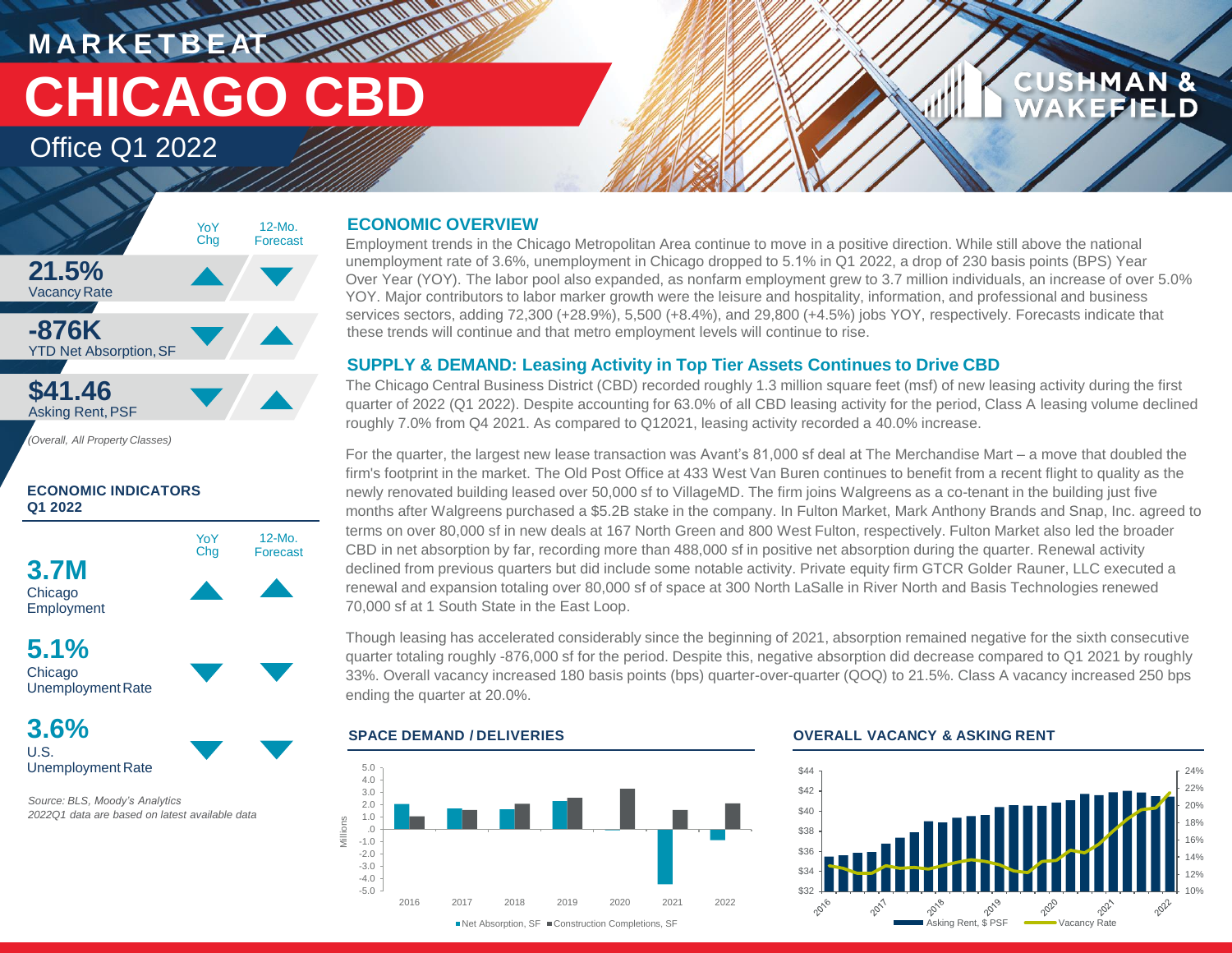### **MARKETBEAT 11 11 11 11 11 11 THE THE UNIVERSITY CHICAGO CBD** Office Q1 2022

### **Supply Pressure: Construction Pipeline Continues to See Strong Pre-Leasing Activity**

As of the end of the first quarter, the amount of office product delivered within the CBD totaled 2.1 msf across four assets of which are collectively 38.6% preleased. Anchored by BMO Harris Bank with plans to occupy the space next quarter, the most notable deliver in Q1 was 320 South Canal in the West Loop. Additionally, law firms Chapman & Cutler and Faegre Drinker took occupancy of into roughly 100,000 sf of space at the new tower. Further highlighting the continued aggressive development activity in Fulton Market District, Trammell Crow's 407,000 sf life-science building at 400 North Aberdeen Street was delivered this quarter. The Fulton Market District has roughly 2.7 msf of proposed construction slated to be completed by 2025. In the River North submarket, the Salesforce Tower continues to progress with expectations that the building will deliver in Q1 2023. As for pre-leasing across the active construction pipeline, 90.7% of space is preleased which includes the fully-leased Salesforce Tower. The relatively strong leasing activity across both active construction and 2022 deliveries further emphasizes the modern occupier's demand for high quality office space.

### **Supply Pressure: Sublease Availability**

Sublease availability increased for the tenth consecutive quarter to just shy of 6.2 msf – the highest figure recorded since Cushman & Wakefield began tracking sublet inventory. Vacant sublease space totaled roughly 3.4 msf at year end, increasing roughly 29.2% YOY. Despite the increase in overall vacancy the pace at which sublease space is coming to the market has significantly declined. For context, the increase in sublease vacancy from Q1 2020 to Q1 2021 was upwards of 87.4% whereas the YOY increase as of Q1 2022 totals 29.2%. Of sublets added to the market in 2021, relatively smaller spaces represent the large share of new sublet inventory across the market. Larger blocs of sublease availability include VSG Partner's 63,000-sf space at 600 West Chicago Avenue and a 64,000-sf block of space at 200 East Randolph. With roughly 6.2msf of sublease space available, over 2.8 msf will become available in the future. Given continued recovery across the office market, the expectation is that the pace of sublease space added to the market will continue to slow as occupiers being to return to office.

### **Pricing: Overall Rents Soften Slightly**

Overall gross asking rents decreased to \$41.46 per square foot (psf), down just\$0.04 from Q4 2021. Since 2021 Q1, Class A asking rents decreased by \$0.22 (-0.46%) to \$47.89 psf, Class B decreased \$0.48 (-1.2%) to \$38.80 psf, and Class C saw a slight increase of \$0.59 (2.01%) to \$29.89 psf. Direct Asking Rents saw a slight decrease of \$0.16 (-0.38%) to \$41.90. Competitively priced availabilities combined with the continued delivery of top-tier space should drive relative stability across CBD asking rates over the near-term.

### **OUTLOOK**

- Trophy and top-tier assets will continue to outperform the rest of the market as occupiers battle for talent.
- The pace at which new sublease availability is coming to market will continue to slow as market forces absorb quality sublease opportunities and users pull sublease availabilities off the market as firms return to office in 2022.

### **OVERALL NEW LEASING ACTIVITY**



**CUSHMAN &** 





### **CURRENT SUBLEASE AVAILABILITY**



■ Vacant Available for Future Occupancy • As % of Inventory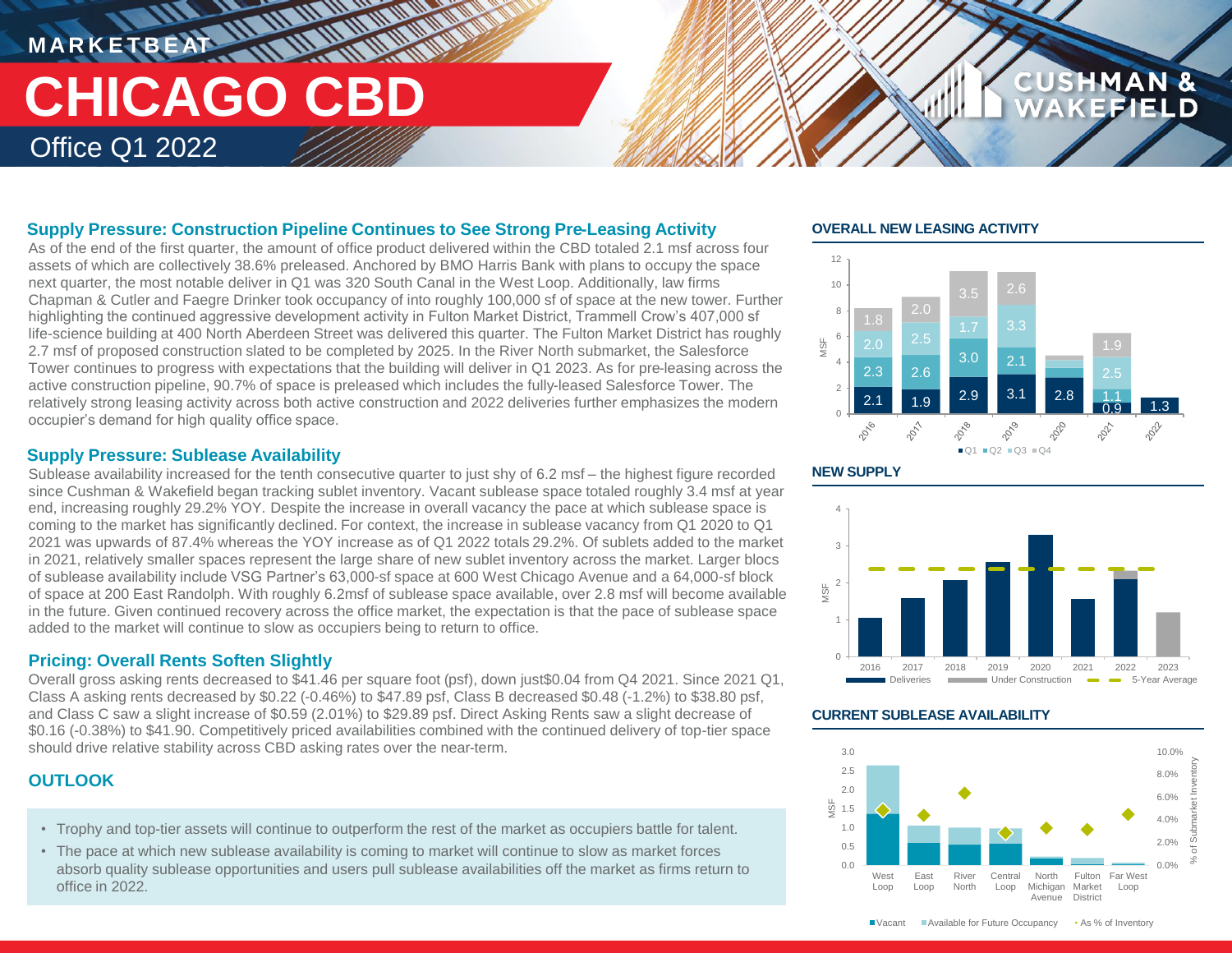### **MARKETBEAT 11 11 11 11 11 11 11 11** Office Q1 2022 **CHICAGO CBD**

## CUSHMAN &<br>WAKEFIELD

### **MARKET STATISTICS**

| <b>SUBMARKET</b>              | <b>INVENTORY</b><br>(SF) | <b>DIRECT VACANT</b><br>(SF) | <b>SUBLET VACANT</b><br>(SF) | <b>OVERALL</b><br><b>VACANCY RATE</b> | <b>CURRENT QTR</b><br><b>OVERALL NET</b><br><b>ABSORPTION</b> | <b>YTD OVERALL</b><br><b>ABSORPTION (SF)</b> | <b>YTD LEASING</b><br><b>ACTIVITY (SF)</b> | <b>UNDER CNSTR</b><br>(SF) | <b>OVERALL AVG</b><br><b>ASKING RENT</b><br>(ALL CLASSES)* | <b>OVERALL AVG</b><br><b>ASKING RENT</b><br>(CLASS A)* |
|-------------------------------|--------------------------|------------------------------|------------------------------|---------------------------------------|---------------------------------------------------------------|----------------------------------------------|--------------------------------------------|----------------------------|------------------------------------------------------------|--------------------------------------------------------|
| Central Loop                  | 34,102,535               | 7,267,824                    | 576,398                      | 23.0%                                 | $-754,850$                                                    | $-754,850$                                   | 129,764                                    |                            | \$40.44                                                    | \$48.23                                                |
| East Loop                     | 23,961,206               | 4,671,586                    | 598,076                      | 22.0%                                 | $-9,664$                                                      | $-9,664$                                     | 145,189                                    |                            | \$37.43                                                    | \$41.76                                                |
| Far West Loop                 | 1,686,155                | 287,554                      | 26,983                       | 18.7%                                 | $-13,382$                                                     | $-13,382$                                    | 5,925                                      |                            | \$30.82                                                    | N/A                                                    |
| <b>Fulton Market District</b> | 6,252,653                | 1,901,682                    | 38,585                       | 31.0%                                 | 488,032                                                       | 488,032                                      | 196,126                                    | 225,000                    | \$37.25                                                    | \$53.69                                                |
| North Michigan Avenue         | 7,037,533                | 941,920                      | 186,762                      | 16.0%                                 | $-66,107$                                                     | $-66,107$                                    | 41.482                                     |                            | \$41.25                                                    | \$45.37                                                |
| <b>River North</b>            | 15,713,100               | 2,535,997                    | 548,219                      | 19.6%                                 | $-90,096$                                                     | $-90,096$                                    | 227,493                                    | .200,202                   | \$40.99                                                    | \$47.37                                                |
| West Loop                     | 54,552,484               | 9,802,150                    | 1,366,871                    | 20.5%                                 | $-430.243$                                                    | $-430,243$                                   | 533.554                                    |                            | \$45.32                                                    | \$49.38                                                |
| <b>DOWNTOWN TOTALS</b>        | 143,305,666              | 27,408,713                   | 3,341,894                    | 21.5%                                 | $-876,310$                                                    | $-876,310$                                   | 1,279,533                                  | 1,425,202                  | \$41.46                                                    | \$47.89                                                |

*\*Rental rates reflect gross asking \$/psf*

| <b>CLASS</b>           | <b>INVENTORY</b><br>(SF) | <b>DIRECT VACANT</b><br>(SF) | <b>SUBLET VACANT</b><br>(SF) | <b>OVERALL</b><br><b>VACANCY RATE</b> | <b>CURRENT QTR</b><br><b>OVERALL NET</b><br><b>ABSORPTION</b> | <b>YTD OVERALL</b><br><b>ABSORPTION (SF)</b> | <b>YTD LEASING</b><br><b>ACTIVITY (SF)</b> | <b>UNDER CNSTR</b><br>(SF) | <b>DIRECT AVG</b><br><b>ASKING RENT*</b> | <b>OVERALL AVG</b><br><b>ASKING RENT*</b> |
|------------------------|--------------------------|------------------------------|------------------------------|---------------------------------------|---------------------------------------------------------------|----------------------------------------------|--------------------------------------------|----------------------------|------------------------------------------|-------------------------------------------|
| Class A                | 77,399,337               | 13.846.346                   | 1,603,733                    | 20.0%                                 | $-218.781$                                                    | $-218.781$                                   | 801,950                                    | .425.202                   | \$48.57                                  | \$47.89                                   |
| Class B                | 52,495,343               | 10,757,748                   | 1,623,788                    | 23.6%                                 | $-538,930$                                                    | $-538,930$                                   | 343.223                                    |                            | \$39.18                                  | \$38.80                                   |
| Class C                | 13,410,986               | 2,804,619                    | 114.373                      | 21.8%                                 | $-118.599$                                                    | $-118.599$                                   | 134.360                                    |                            | \$29.99                                  | \$29.89                                   |
| <b>DOWNTOWN TOTALS</b> | 143,305,666              | 27,408,713                   | 3,341,894                    | 21.5%                                 | $-876,310$                                                    | $-876,310$                                   | 1,279,533                                  | 1,425,202                  | \$41.90                                  | \$41.46                                   |

*\*Rental rates reflect gross asking \$/psf*

### **KEY LEASE TRANSACTIONS Q1 2022**

| <b>PROPERTY</b>                 | <b>SUBMARKET</b>   | <b>TENANT</b>             | <b>RSF</b> | <b>TYPE</b> |
|---------------------------------|--------------------|---------------------------|------------|-------------|
| 300 North LaSalle Street        | <b>River North</b> | GTCR Golder Rauner, L.L.C | 85,369     | Renewal*    |
| 222 West Merchandise Mart Plaza | <b>River North</b> | Avant                     | 81,340     | <b>New</b>  |
| 1 South State Street            | East Loop          | <b>Basis Technologies</b> | 70,107     | Renewal*    |
| 433 West Van Buren Street       | West Loop          | VillageMD                 | 52,500     | <b>New</b>  |
| 350 North Orleans Street        | <b>River North</b> | <b>Stripe</b>             | 45,009     | <b>New</b>  |

*\*Renewals nor extensions are included in leasing statistics*

### **KEY SALES TRANSACTIONS Q1 2022**

| <b>PROPERTY</b>            | <b>SUBMARKET</b> | <b>SELLER   BUYER</b>                                                            |           | <b>PRICE/S PSF</b> |
|----------------------------|------------------|----------------------------------------------------------------------------------|-----------|--------------------|
| 35 West Wacker Drive       | Central Loop     | UBS Group   Opal Holdings                                                        | 1.118.042 | \$415.0M   \$371   |
| 200 West Jackson Boulevard | West Loop        | Angelo, Gordon & Co. & White Oak Realty Partners  <br>Nightengale Properties LLC | 484.076   | $$130.0M$$   \$269 |
| 225 West Washington Street | West Loop        | Kinship Capital, Golub & Company   Agave Holdings                                | 483,497   | \$82.6M   \$171    |